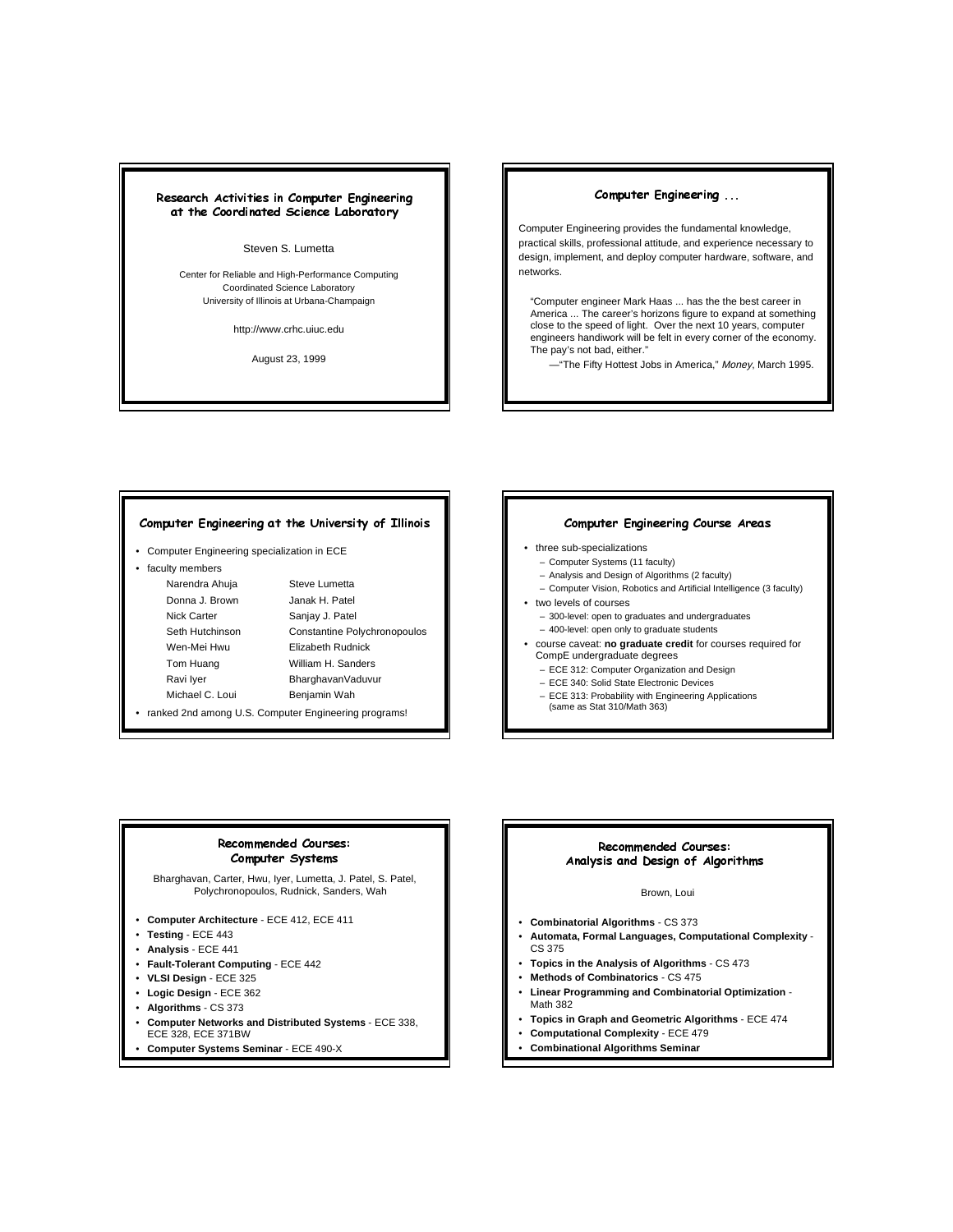# Recommended Courses: Computer Vision, Robotics and Artificial Intelligence

#### Ahuja, Huang, Hutchinson

- **Introduction to Artificial Intelligence** ECE 348
- **Image Processing -** ECE 447
- **Computer Vision**  ECE 449
- **Computer Models of Cognitive Processes**  ECE 448
- **Computer Graphics**  CS 318
- **Combinatorial Algorithms**  CS 373

# Computer Engineering Research Areas

- **VLSI, Computer-Aided Design** (Brown, Carter, J. Patel, Wah)
- **Computer Architecture, Parallel Processing** (Carter, Hwu, Lumetta, S. Patel, Polychronopoulos, Wah)
- **Compilers, Code Generation** (Hwu, S. Patel, Polychronopoulos)
- **Operating Systems, Runtime** (Bharghavan, Lumetta, Polychronopoulos)

**Performance/Reliability Analysis, Modeling, & Measurement** (Iyer, Sanders)

### Computer Engineering Research Areas

**Fault-Tolerant Computing** (Iyer, J. Patel, Rudnick, Sanders)

**Digital System Testing** (J. Patel, Rudnick)

**Computer Networks, Distributed Systems** (Bharghavan, Loui, Lumetta, Sanders, Wah)

**Algorithms, Complexity Theory** (Brown, Loui)

**Computer Vision, Robotics** (Ahuja, Huang, Huchinson)

# Finding a Thesis Advisor

- Talk to several people; there are many exciting projects.
- Interview a potential thesis advisor:
	- What are the advisor's expectations for the thesis?
	- What will your responsibilities be?
	- Will you be expected to formulate the research problem?
	- How much direction will the advisor give?
	- How frequently will individual and group meetings occur?
- Ask for copies of grant proposals.
- Talk to other students in the research group.
- Take a course with a potential thesis advisor  $(e.g., \text{ECE } 498)$ .

#### Incomplete List of Research Positions Available

- Reliable Distributed Systems contact Prof. W. Sanders, whs@crhc.uiuc.edu (talk later by Prof. M. Cukier)
- VLSI Test contact Prof. J. H. Patel, patel@crhc.uiuc.edu
- Computer Architecture contact Prof. N. Carter, npcarter@crhc.uiuc.edu
- Adaptive Infrastructure for Clusters contact Prof. S. Lumetta, lumetta@crhc.uiuc.edu

#### What Should You Get Out of Graduate School?

#### • Post-graduate evaluation metrics

- GPA and standardized tests
	- plays little (MS) or no (Ph.D.) direct role
	- may impress potential advisors
	- may improve fellowship chances
- publications
- important contributions to the field (quality, not quantity) • measure communication ability

references

- get to know more than one faculty member
- pick challenging class projects, turn them into papers
- talk to people at conferences
- do an internship